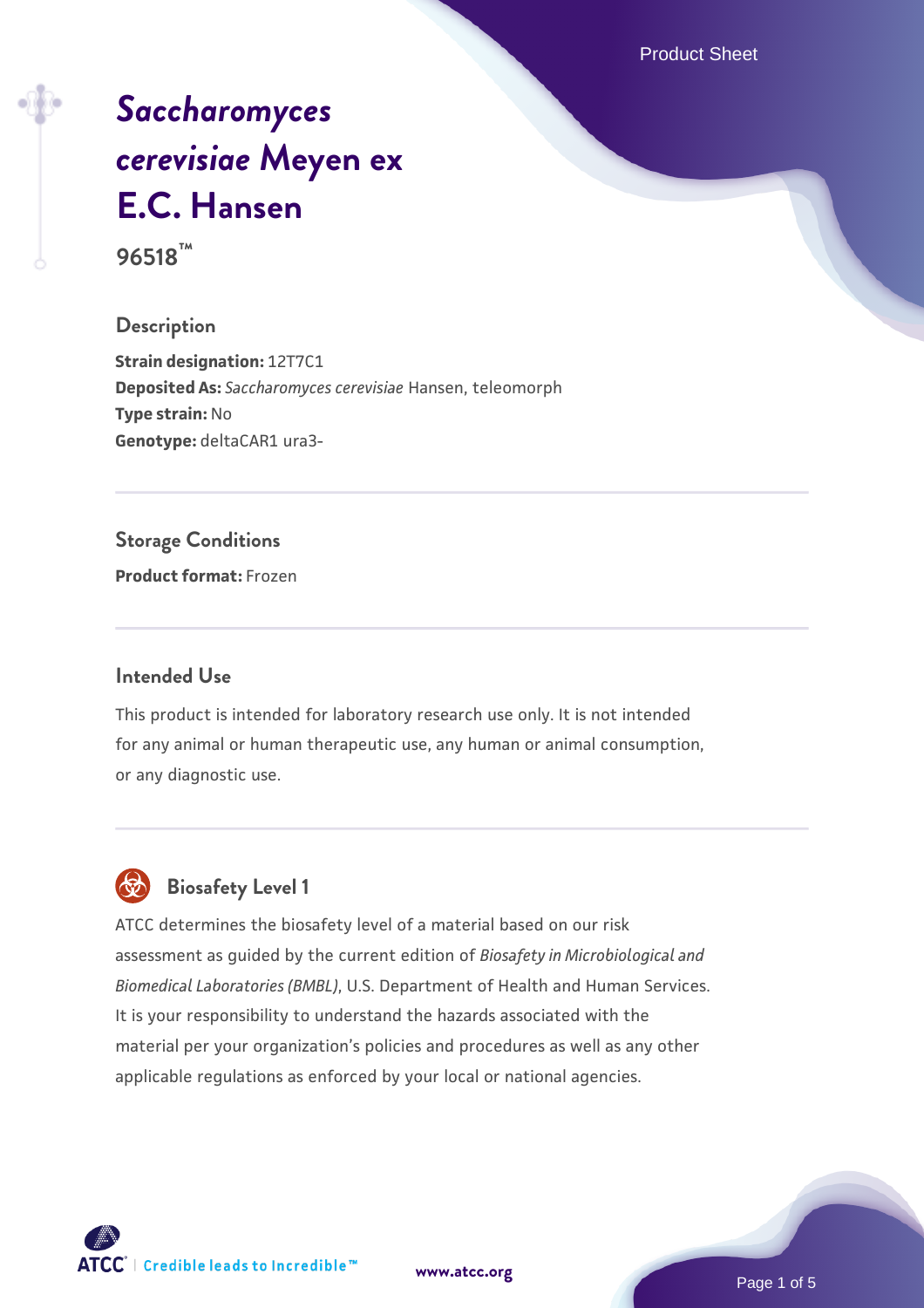ATCC highly recommends that appropriate personal protective equipment is always used when handling vials. For cultures that require storage in liquid nitrogen, it is important to note that some vials may leak when submersed in liquid nitrogen and will slowly fill with liquid nitrogen. Upon thawing, the conversion of the liquid nitrogen back to its gas phase may result in the vial exploding or blowing off its cap with dangerous force creating flying debris. Unless necessary, ATCC recommends that these cultures be stored in the vapor phase of liquid nitrogen rather than submersed in liquid nitrogen.

## **Certificate of Analysis**

For batch-specific test results, refer to the applicable certificate of analysis that can be found at www.atcc.org.

# **Growth Conditions**

**Medium:**  [ATCC Medium 1245: YEPD](https://www.atcc.org/-/media/product-assets/documents/microbial-media-formulations/1/2/4/5/atcc-medium-1245.pdf?rev=705ca55d1b6f490a808a965d5c072196) **Temperature:** 25°C

# **Material Citation**

If use of this material results in a scientific publication, please cite the material in the following manner: *Saccharomyces cerevisiae* Meyen ex E.C. Hansen (ATCC 96518)

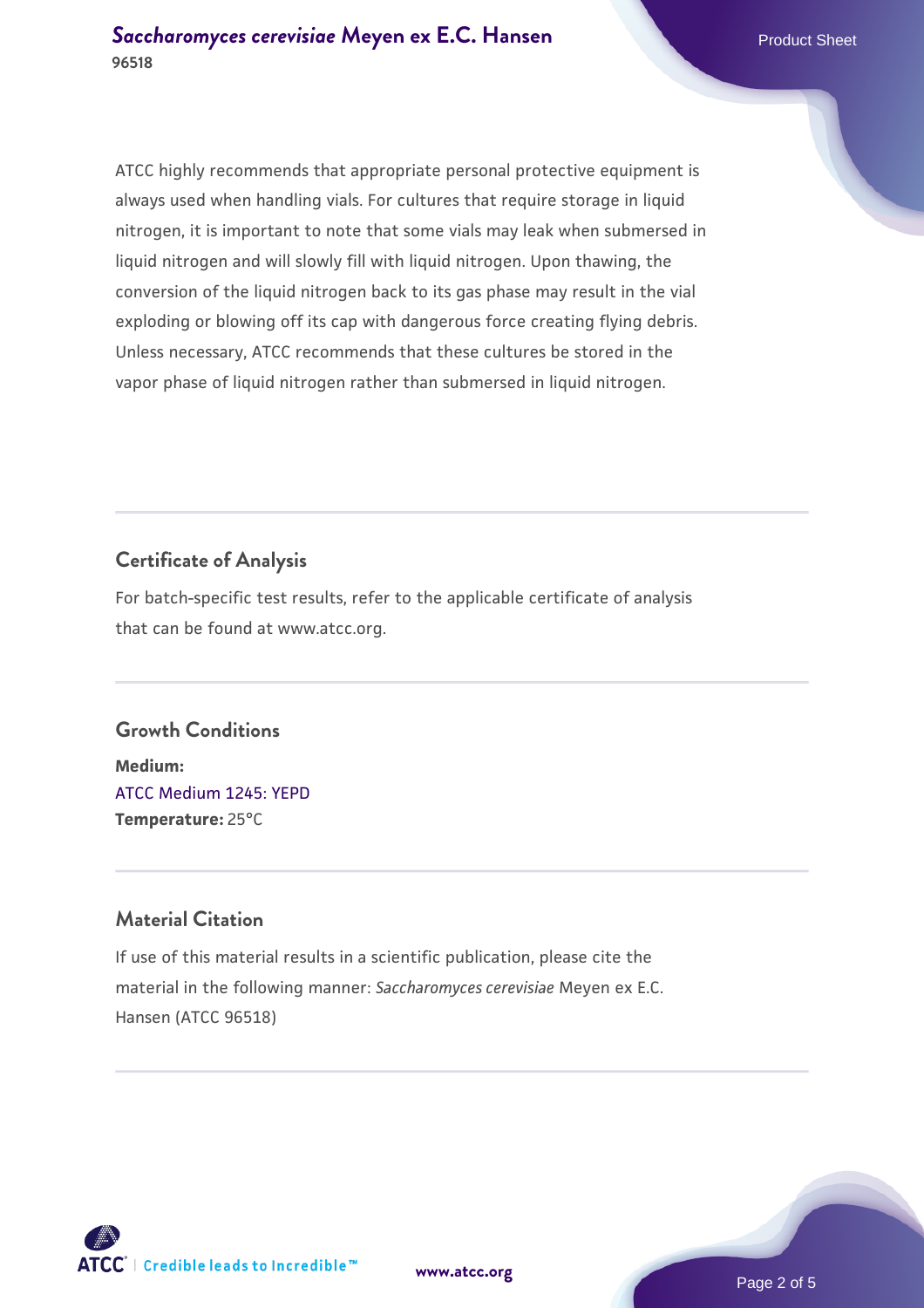#### **[Saccharomyces cerevisiae](https://www.atcc.org/products/96518)** [Meyen ex E.C. Hansen](https://www.atcc.org/products/96518) **96518**

### **References**

References and other information relating to this material are available at www.atcc.org.

#### **Warranty**

The product is provided 'AS IS' and the viability of ATCC® products is warranted for 30 days from the date of shipment, provided that the customer has stored and handled the product according to the information included on the product information sheet, website, and Certificate of Analysis. For living cultures, ATCC lists the media formulation and reagents that have been found to be effective for the product. While other unspecified media and reagents may also produce satisfactory results, a change in the ATCC and/or depositor-recommended protocols may affect the recovery, growth, and/or function of the product. If an alternative medium formulation or reagent is used, the ATCC warranty for viability is no longer valid. Except as expressly set forth herein, no other warranties of any kind are provided, express or implied, including, but not limited to, any implied warranties of merchantability, fitness for a particular purpose, manufacture according to cGMP standards, typicality, safety, accuracy, and/or noninfringement.

#### **Disclaimers**

This product is intended for laboratory research use only. It is not intended for any animal or human therapeutic use, any human or animal consumption, or any diagnostic use. Any proposed commercial use is prohibited without a license from ATCC.

While ATCC uses reasonable efforts to include accurate and up-to-date information on this product sheet, ATCC makes no warranties or representations as to its accuracy. Citations from scientific literature and

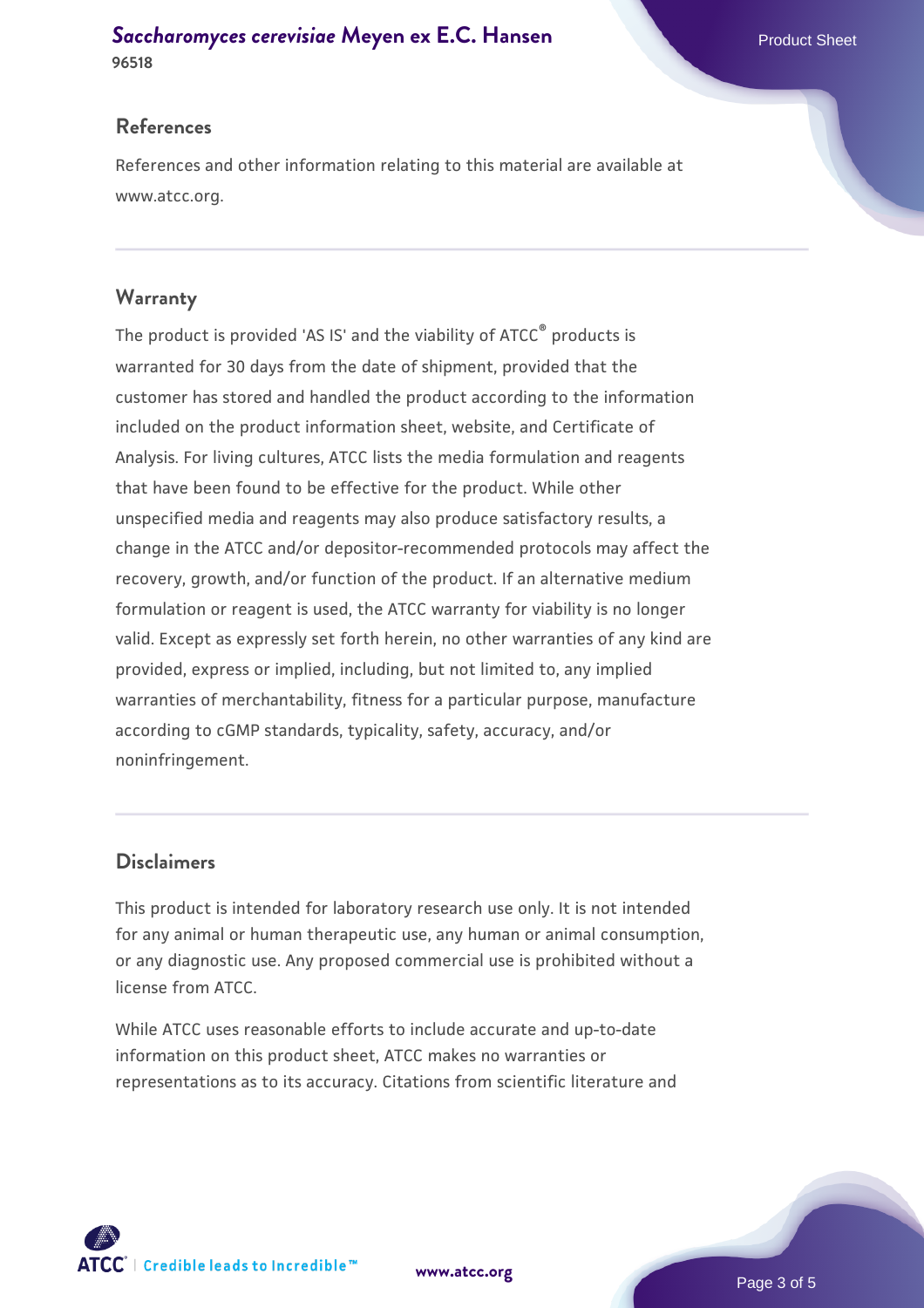patents are provided for informational purposes only. ATCC does not warrant that such information has been confirmed to be accurate or complete and the customer bears the sole responsibility of confirming the accuracy and completeness of any such information.

This product is sent on the condition that the customer is responsible for and assumes all risk and responsibility in connection with the receipt, handling, storage, disposal, and use of the ATCC product including without limitation taking all appropriate safety and handling precautions to minimize health or environmental risk. As a condition of receiving the material, the customer agrees that any activity undertaken with the ATCC product and any progeny or modifications will be conducted in compliance with all applicable laws, regulations, and guidelines. This product is provided 'AS IS' with no representations or warranties whatsoever except as expressly set forth herein and in no event shall ATCC, its parents, subsidiaries, directors, officers, agents, employees, assigns, successors, and affiliates be liable for indirect, special, incidental, or consequential damages of any kind in connection with or arising out of the customer's use of the product. While reasonable effort is made to ensure authenticity and reliability of materials on deposit, ATCC is not liable for damages arising from the misidentification or misrepresentation of such materials.

Please see the material transfer agreement (MTA) for further details regarding the use of this product. The MTA is available at www.atcc.org.

#### **Copyright and Trademark Information**

© ATCC 2021. All rights reserved. ATCC is a registered trademark of the American Type Culture Collection.

#### **Revision**

This information on this document was last updated on 2021-05-19



**[www.atcc.org](http://www.atcc.org)**

Page 4 of 5